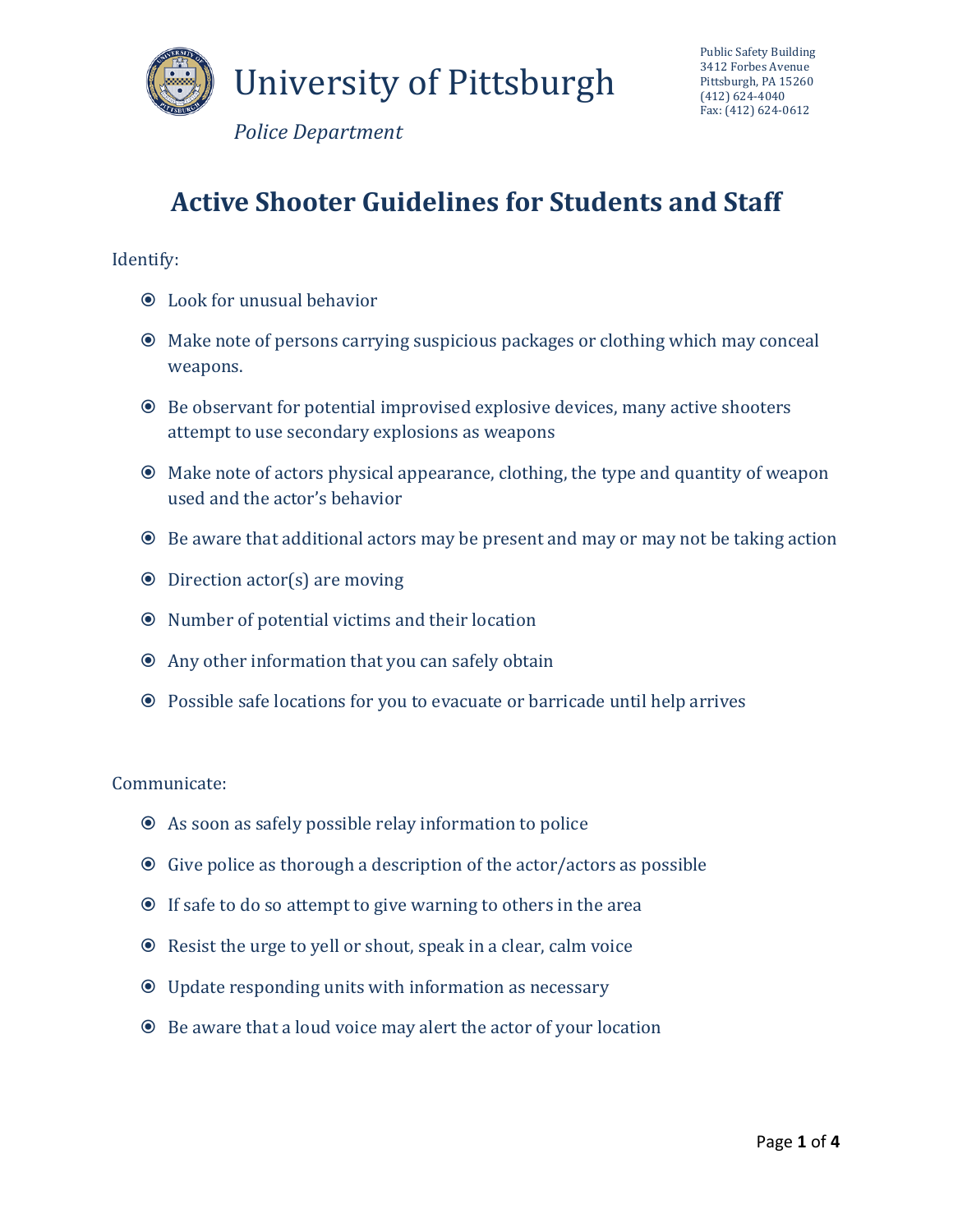

## *Police Department*

Evacuate/Lockdown: 

- $\odot$  Quickly determine the most reasonable way to protect your life. Remember that if you take action others are likely to follow your lead during an active shooter situation. Assist others in your immediate area if you can do so safely
- $\odot$  Evacuate If there is a safely accessible escape path, attempt to evacuate the premises. Be sure to:
- 1. Have an escape route and plan in mind
- 2. Evacuate regardless of whether others agree to follow
- 3. Leave your belongings behind
- 4. Help others escape if possible
- 5. Attempt to prevent individuals from entering an area where the shooter may be
- 6. Keep your hands visible
- 7. Follow the instructions of any police officers
- 8. Do not attempt to move wounded people
- 9. Avoid long hallways or other open areas when you are exposed while moving for extended periods
- 10. Move in a non-linear manner. Most untrained shooters cannot effectively shoot at a moving target at distance
- 11. Stay low to the ground use any concealment available
- 12. Notify police when you are safe
- $\odot$  Lockdown If evacuation is not possible, find a place to hide where the active shooter is less likely to find you. If you are in a hallway attempt to enter a room.
- **☉** This location should:
- 1. Be out of the shooter's view. Stay out of area visible through doors/windows.
- 2. Provide protection if shots are fired in your direction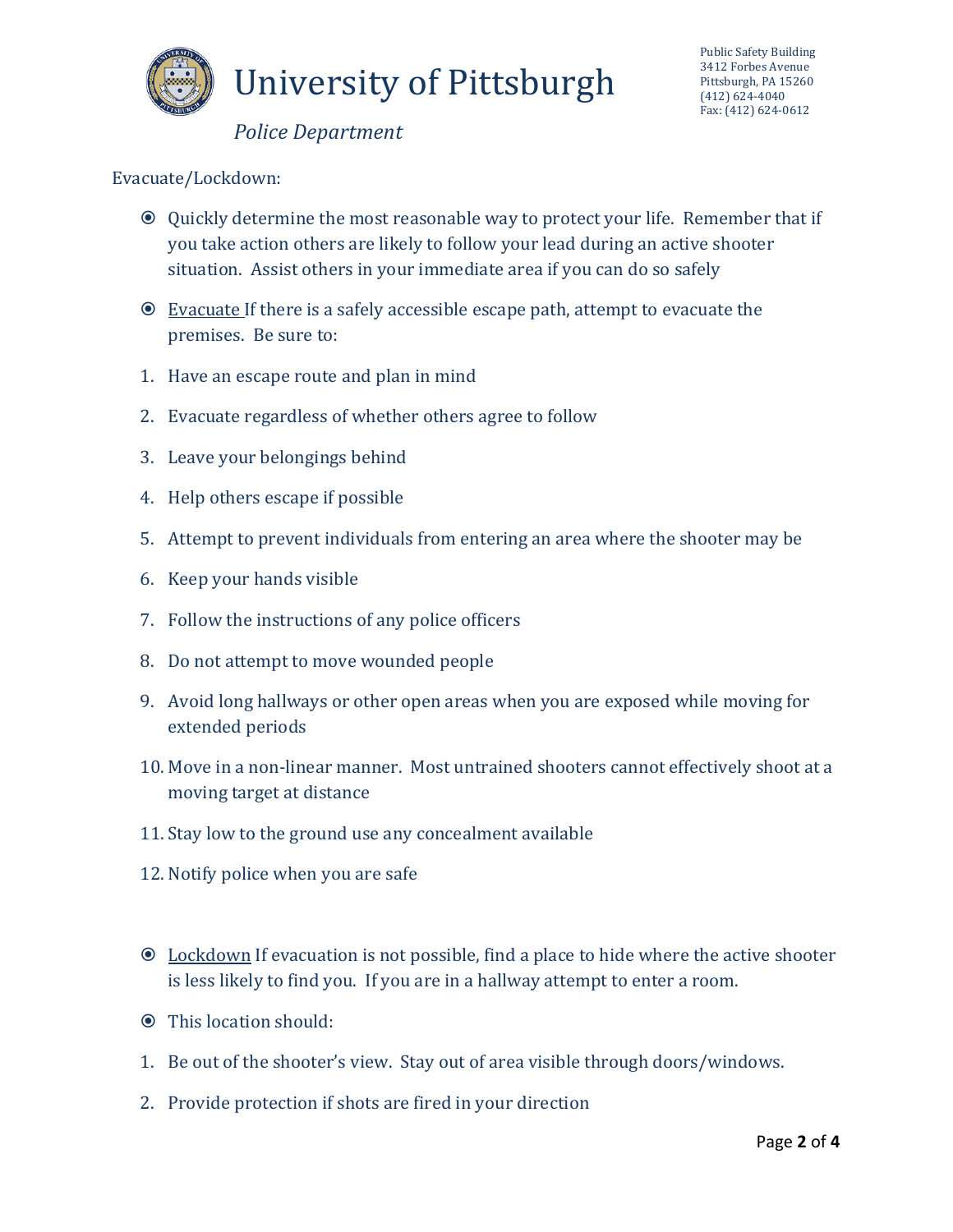

## University of Pittsburgh

Public Safety Building 3412 Forbes Avenue Pittsburgh, PA 15260 (412) 624‐4040 Fax: (412) 624-0612

*Police Department*

3. Not trap you or restrict your options for movement

(Lockdown does not mean hunker down to die)

- $\odot$  To prevent the shooter from entering the area:
- 1. Lock the door
- 2. Barricade the entryway with any heavy object i.e. furniture.
- 3. Turn off lights as well as any device which may make noise keep radio volume as low as possible.
- 4. Continually evaluate if escape has become a safe option.

In some circumstances neither evacuation nor barricading will be a reasonable option. If confronted by a shooter when no other option exists using swift, violent force against the actor may end the situation. Consider using any available objects as improvised weapons. Previous active shooter incidents have shown that unarmed action against shooters can and has stopped violent incidents.

How to respond when police arrive:

(What you should know)

- Police priorities during an active shooter are unique. Their foremost objective is to proceed to the area the shooter is believed to be and neutralize the threat
- $\odot$  Initial police arriving on scene will not stop to aid injured persons. A supplemental rescue team comprised of additional officers will follow for this purpose

The rescue team may ask for able bodied individuals to assist in removing the wounded 

(What you should do)

- $\odot$  Remain calm and follow officer's instructions
- $\odot$  Don't assume officers will know you are not an actor